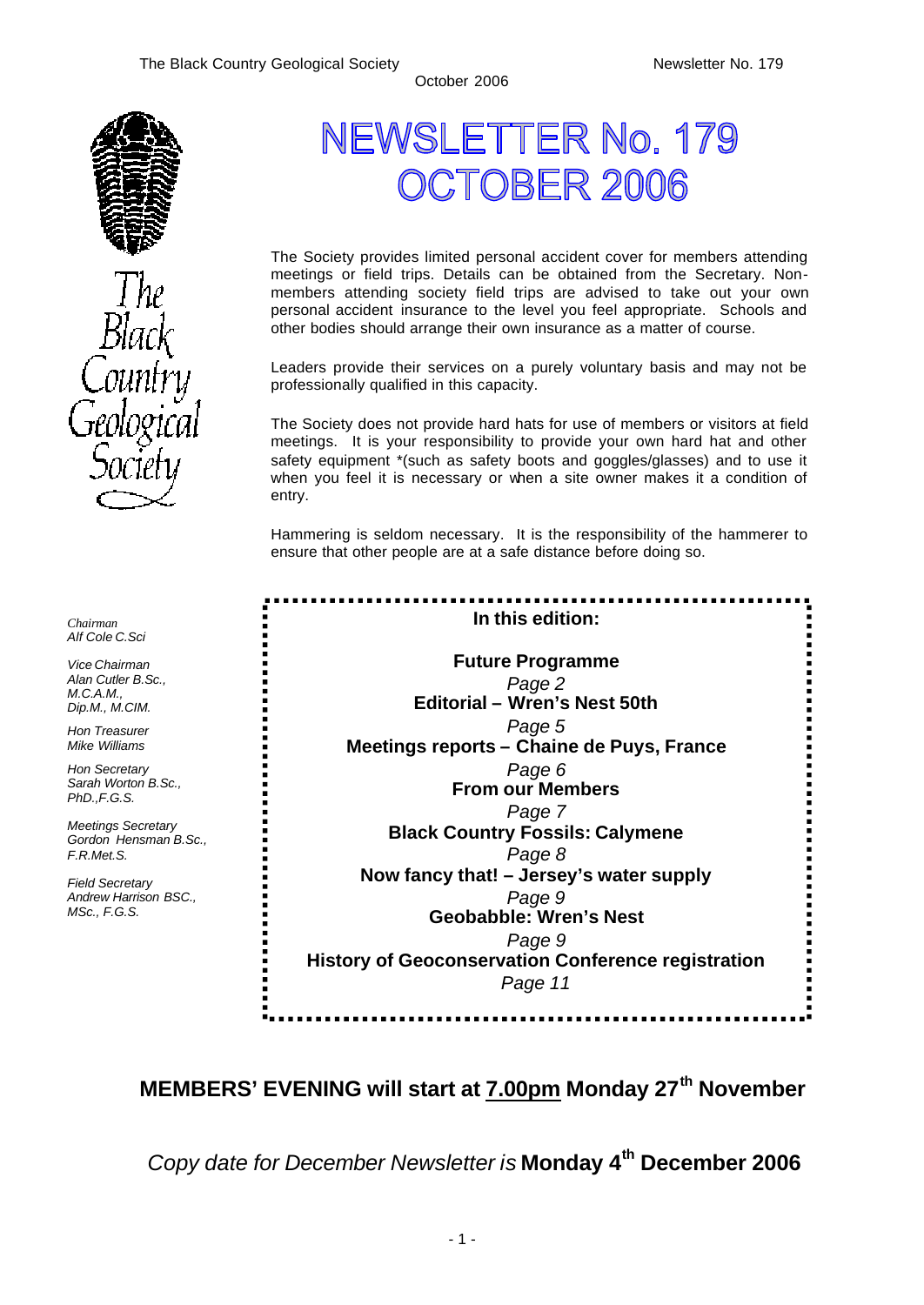# *FUTURE PROGRAMME*

### **Lecture meetings are held at Dudley Museum, St James's Road, Dudley. Phone (01384 815575) 7.30 for 8 o' clock start unless stated otherwise.**

## **MONDAY 30TH OCTOBER 2006** *(Indoor Meeting)*

### **Dr. Jacqui Malpass: "The Brymbo Fossil Forest."**

Jacqui Malpass is a graduate of the Open University who studied marine flooding surfaces in Sinai, Egypt for her PhD at Manchester University. The Brymbo Fossil Forest was discovered during a Geodiversity audit of north-east Wales. The talk will describe the Brymbo Fossil Forest in the Carboniferous deposits which is reputed to be even better than the long famous Glasgow find, which has been featured, albeit with a little artistic licence, in encyclopaedias over the last century. The struggle now is to preserve it from weathering and the predations by Homo sapiens.

### **FRIDAY 24TH and SATURDAY 25TH NOVEMBER** *(Conference)*

#### **HISTORY of GEOCONSERVATION CONFERENCE**

#### **DUDLEY MUSEUM AND ART GALLERY**

Details of this important National Conference are to be found at the end of this Newsletter (page 11). There is a reduced registration fee for members of our Society.

### **MONDAY 27TH NOVEMBER 2006** *(Indoor Meeting)*

**Members Evening:** Please contact Gordon Hensman on 01384 256423 if you would like to contribute. You do not have to give an illustrated presentation, if you have an interesting or unknown specimen or some maps or photographs that you think are interesting. Please bring them along. It is a very informal evening with a break for light refreshments. **7.00pm start.**

### **MONDAY 29TH JANUARY 2007** *(Indoor Meeting)*

**Neil Rushton,: (Team Leader Engineering Advice Telford and Wrekin)**

#### **"Landslips in Telford."**

Neil spoke to the Shropshire G.S. on 11th January 2006.

### **MONDAY 26Th FEBRUARY 2007** *(Indoor Meeting)*

#### **Dr. Cynthia Burek: (University of Chester)**

#### **The role of Women in the History of Geology**

This is a joint meeting with the West Midlands Regional Group of the Geological Society.

# *ADVANCED NOTICE OF FIELD TRIPS FOR 2007 SEASON*

Our Field meetings secretary is hard at work putting together a schedule of trips for next year, commencing in February with a trip to Warwickshire Museum, using public transport. Here is a taster of things to come; we'll get more details into December's Newsletter so watch this space! **Warwickshire Museum – February**

**Forest of Dean**

**Abberley Hills**

**Wenlock Edge Quarries**

**Jurassic of Warwickshire**

**Next year's subsidised coach trip will be in June, to the Natural History Museum.**

In addition to all that, there is also a proposal for an extended trip to the Chaine de Puys in France in conjunction with our sister societies, in particular the North Staffs GA.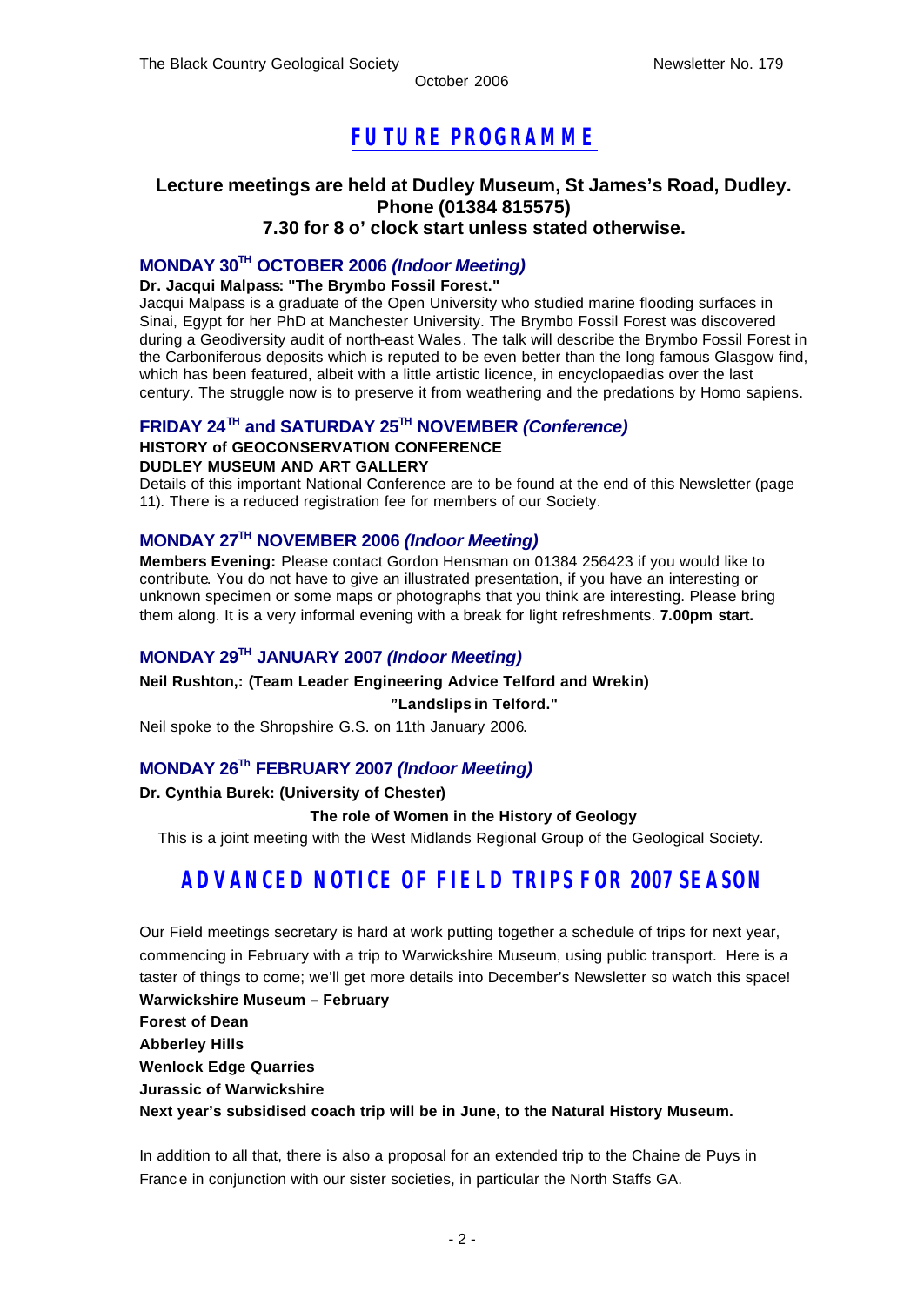# *OTHER SOCIETIES*

### **NORTH STAFFS GROUP of the GEOLOGISTS' ASSOCIATION**

### **Meetings in the School of Earth Sciences and Geography, Keele University. 7.30pm**

### *THURSDAY 12th OCTOBER: Dr Richard Waller (Keele University) Glaciers, Ice Ages and the British Landscape*

*THURSDAY 9TH NOVEMBER: Dr Dave McGarvie (Open University) Volcanic eruptions into Iceland's glaciers*

*(Information from NSGGA Secretary; Eileen Fraser – 01260 271505)*

### **WEST MIDLANDS REGIONAL GROUP of the GEOLOGICAL SOCIETY**

### *TUESDAY 14TH NOVEMBER: Simon Stowe (Stratascan) The use of Geophysics in ground investigations*

#### **6.30pm; Wolverhampton University, Room 202, School of Applied Sciences, Wulfruna St. Wolverhampton.**

#### **SHROPSHIRE GEOLOGICAL SOCIETY**

There are a large number of anniversaries and celebrations at the moment, and 2007 marks 200years of the foundation of the Geological Society of London, the world's leading geological society. As part of this the Shropshire Geological Society is organising the 'Marches Festival of Geology 2007'.

The regional geology of the Marches is classic. Indeed, the area has been portrayed as "The Geological Capital of the Country" and many have felt this should be reflected in the Bicentennial Celebrations of the Geological Society of London. A number of organisations in the Marches have therefore agreed to collaborate to run a festival to celebrate their  $200<sup>th</sup>$  anniversary which will also be the 150<sup>th</sup> anniversary of the Geologists' Association and, incidentally, the 175<sup>th</sup> anniversary of Murchison's epic visit to the area that led to publication of *The Silurian System*.

The festival will be centred on a one-day symposium in Ludlow, on Thursday 13<sup>th</sup> September 2007, on the theme of "The ground beneath our feet: 200 years of geology in the Marches", supported by fieldtrips, exhibitions and workshops. It will be aimed at a range of people including local children and adults, amateur geologists, and geologists with research interests in the Marches. Related activities are timed within a month or so either side; these will all be listed in a brochure to be published in the autumn and details are already appearing on the Festival web site:

http://www.shropshiregeology.org.uk/festival

The symposium's aim is to attract a wide range of attendees by focusing on five themes of general as well as regionally significant interest, each with a pair of speakers: one with a national reputation and the other a local expert. There will also be an accompanying poster display. The working titles of the five themes are:

- The Marches in the past: on the edge of a lost ocean
- The Ice Age: on the edge of a glacier
- The mark of distinction: how local character is shaped by landscapes and building stones
- Geology in the community: evolving perceptions and realities
- The future for geology in the Marches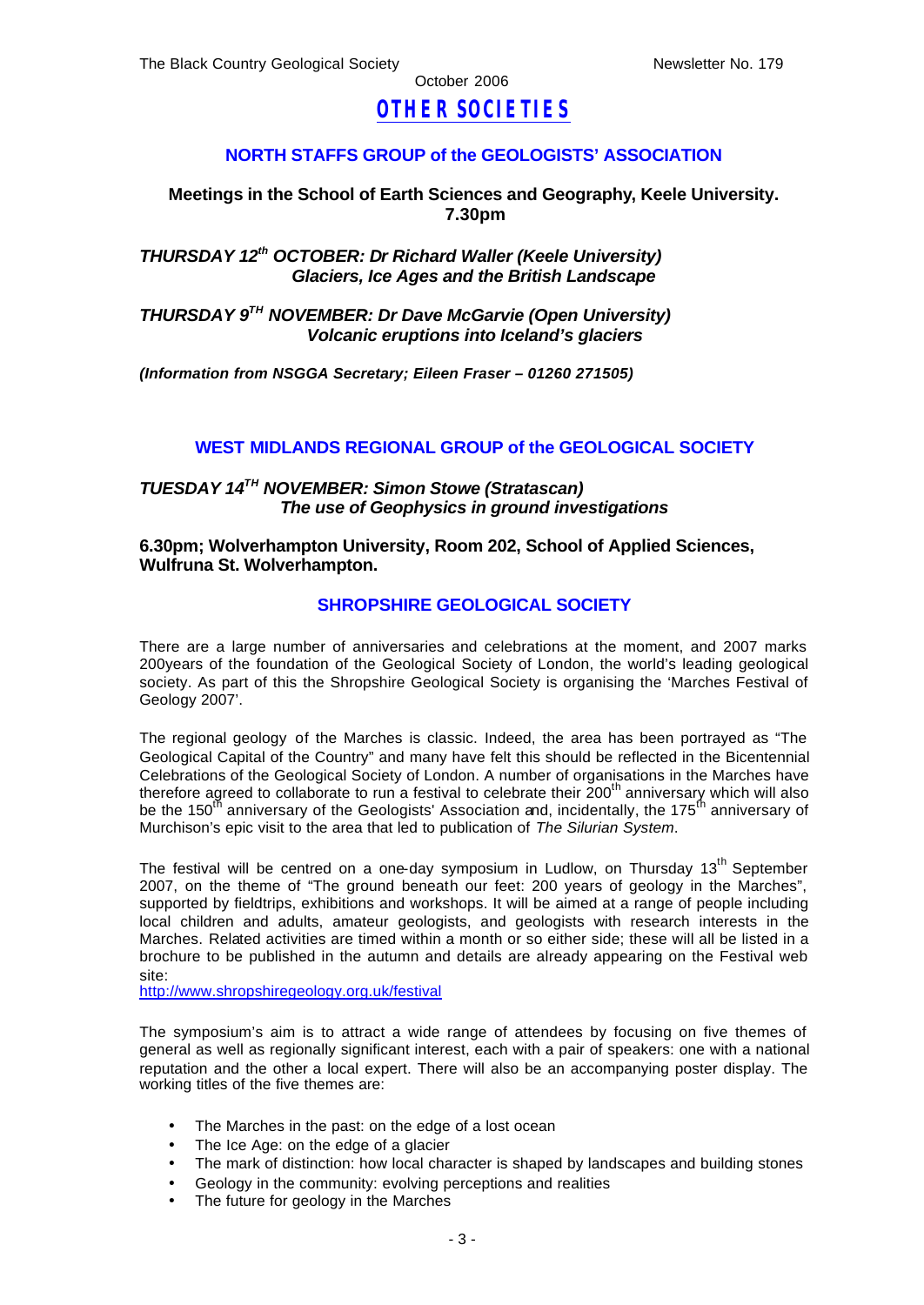Events will be run throughout the summer months aimed at children of all ages. The core activities will be held at the Ludlow Museum Resource Centre in order to utilise their facilities. These will include workshops on "rocks are simple but fun", "interactive video microscopy", "fossil masks" and "geological painting".

The Hereford and Worcester Earth Heritage Trust are hoping to mount their Rock and Fossil Road Show in Leominster, close to Ludlow. Both the Herefordshire Heritage Service and the Shropshire Museum Services will be mounting exhibitions. There will be a Bicentennial Exhibition at Hereford Museum and the Ludlow Museum Resource Centre will prepare an exhibition in support of the five themes in the symposium. In addition, it is planned to mount and display the posters prepared by John Fuller for the Geological Society's History of Geology Group meeting in the late 1990's, on the theme of early geological studies in the region.

There are fieldtrip opportunities for fossil-hunting (Wenlock Edge, to be led by the SGS) and raising awareness of the landscape (a geological walk up Caer Caradoc, near Church Stretton, to be led by the SGS) in addition to reviewing the geological science of the region. Another fieldtrip will study the bedrock geology and glacial features in the Wigmore area, visiting classic localities made famous by Murchison's early fieldwork in the company of the Rev Thomas Lewis, to be presented as an historical re-enactment of the early Woolhope Naturalists' Field Club to the area (to be led by the Woolhope). The programme will also permit attendance on the Geological Society's own Bicentennial fieldtrips to Ironbridge Gorge and the Malverns.

The strategy to further encourage local participation is to invite poster displays and to offer to publish these or supporting papers in the SGS Proceedings. Thereby it is hoped to encourage contributions by individuals, local schools and amateur geology groups (U3A, WEA, SGS, Woolhope and BCGS), and provide a public outlet for the workshops run by the County Museum Services.

This is to be a co-ordinated effort involving the Shropshire Geological Society, the Woolhope Naturalists' Field Club Geology Section, the Ludlow Museum Resource Centre (part of the Shropshire County Museums Service), the Herefordshire Heritage Service (the County museum service), the Hereford and Worcester Earth Heritage Trust, the Ludlow Research Group and the West Midlands Regional Group of the Geological Society.

The Festival web site at http://www.shropshiregeology.org.uk/festival is used for notification of all events and dissemination of related information, including registration.

# *WELCOME TO NEW MEMBERS*

The following new members joined since the last newsletter. A warm welcome to you all!

Ian Roe Stuart Williams Jenny Hicken Phil Hall

# *CONGRATULATIONS*

Congratulations to our former Chairman and long time member of the Society Graham Worton, who was recently awarded the Gold Award for 'Outstanding Customer Service' at the Heart of England Tourism Awards. He will now go on to represent the region in the National Tourism Awards next year.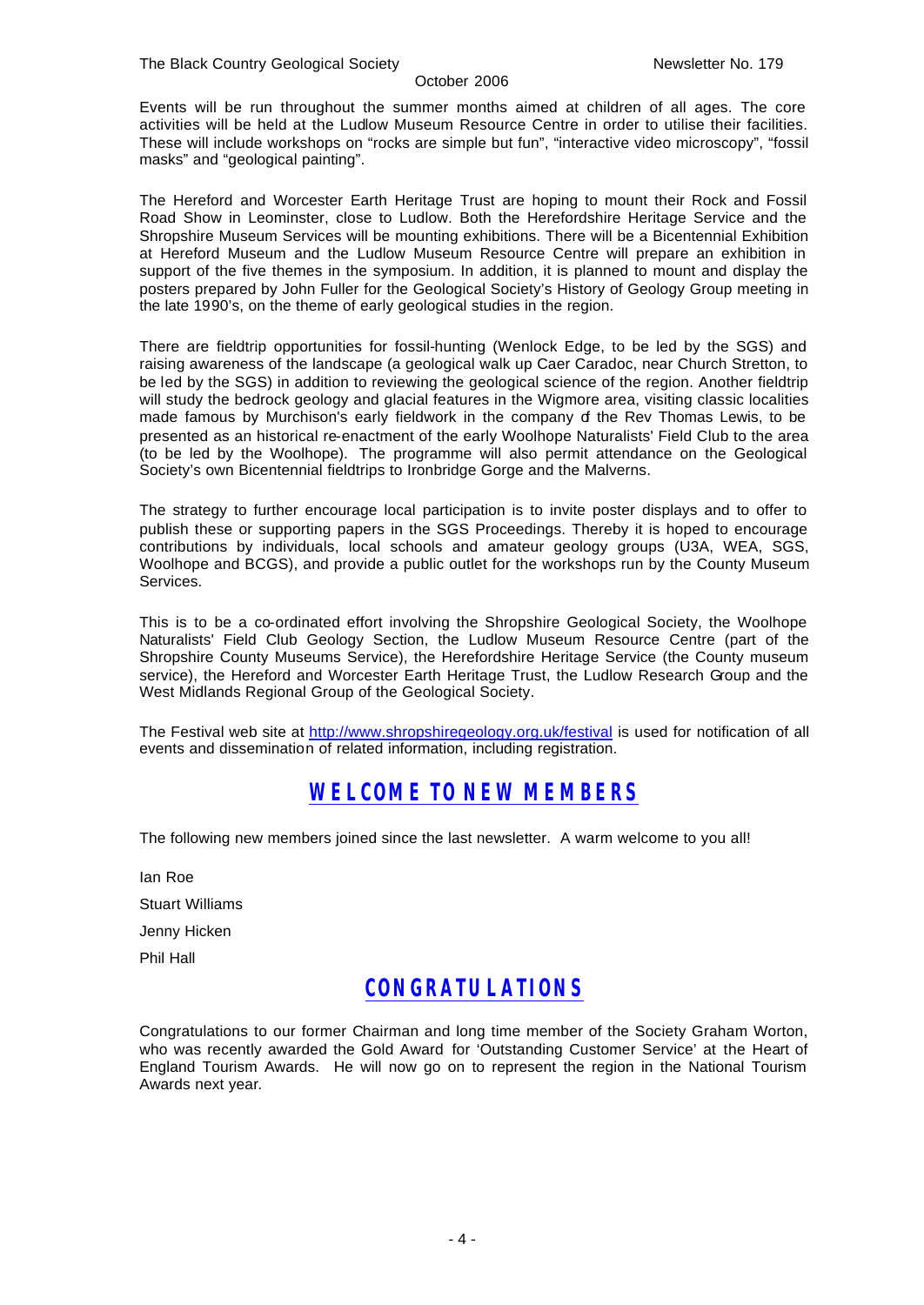

0328543









Graham Worton with Alf Cole at the Rock and Fossil Fair.

Many members will have received letters bearing this postmark in the past few months, and it marks an important event which has been celebrated with activities across Dudley. In early September there was the 'Wren's Nest Conference' at the Mons Hill Campus. This was a geological master class with fourteen speakers giving short presentations on various aspects of the Wren's Nest, geological, historical, artistic and social. There were professors and other academics, together with leading figures in geological and environmental national bodies. Everyone was emphasising the international importance of this small area of the Black Country.

On the Saturday morning many of these experts walked round the Wren's Nest with Graham Worton. This is the best sort of fieldwork, where every outcrop is inspected and discussed by palaeontologists, sedimentologists and generally

interested geologists, both professional and amateur.

Two weeks later, society members were helping at two day Rock and Fossil Fair, another great success extensively covered in the local press. This was followed by a celebration on the actual day of the anniversary,  $27<sup>th</sup>$ September, with a canal trip underground to celebrate not only the National Nature Reserve, but also the fame of the Wren's Nest in the Victorian scientific world. Our vicechairman and one of our founders Alan Cutler re-enacted the speech given by Sir Roderick Murchison in 1849 to 15,000 celebrants in the Wren's Nest caverns. (right) Several participants wore Victorian dress or this splendid occasion. The final big event of this year is 'The History of Geoconservation conference' at Dudley Museum and Art Gallery on 24<sup>th</sup> -25<sup>th</sup> November. Yet another important



national event, details of which can be found at the end of this Newsletter.

In all of this we must not forget the role of our own Black Country Geological Society. Founded in 1975 by a few enthusiasts, many of whom are still very active within the society, it was set up as a pressure group, dismayed at the ate at which valuable geological sites were being lost to development. It was concerned with all the Black Country; indeed the earliest battles concerned the loss of geological exposures in Walsall. Our founders can be proud of the outcomes of their efforts which have resulted in ambitious new plans for the developments of the Wren's Nest site. We must not lose sight of the initial aims of our society. As Graham Worton pointed out in his speech on 27<sup>th</sup> September in the caverns, the Dudley limestone and its significance has been well known and recognised throughout the world, every where in fact, except Dudley.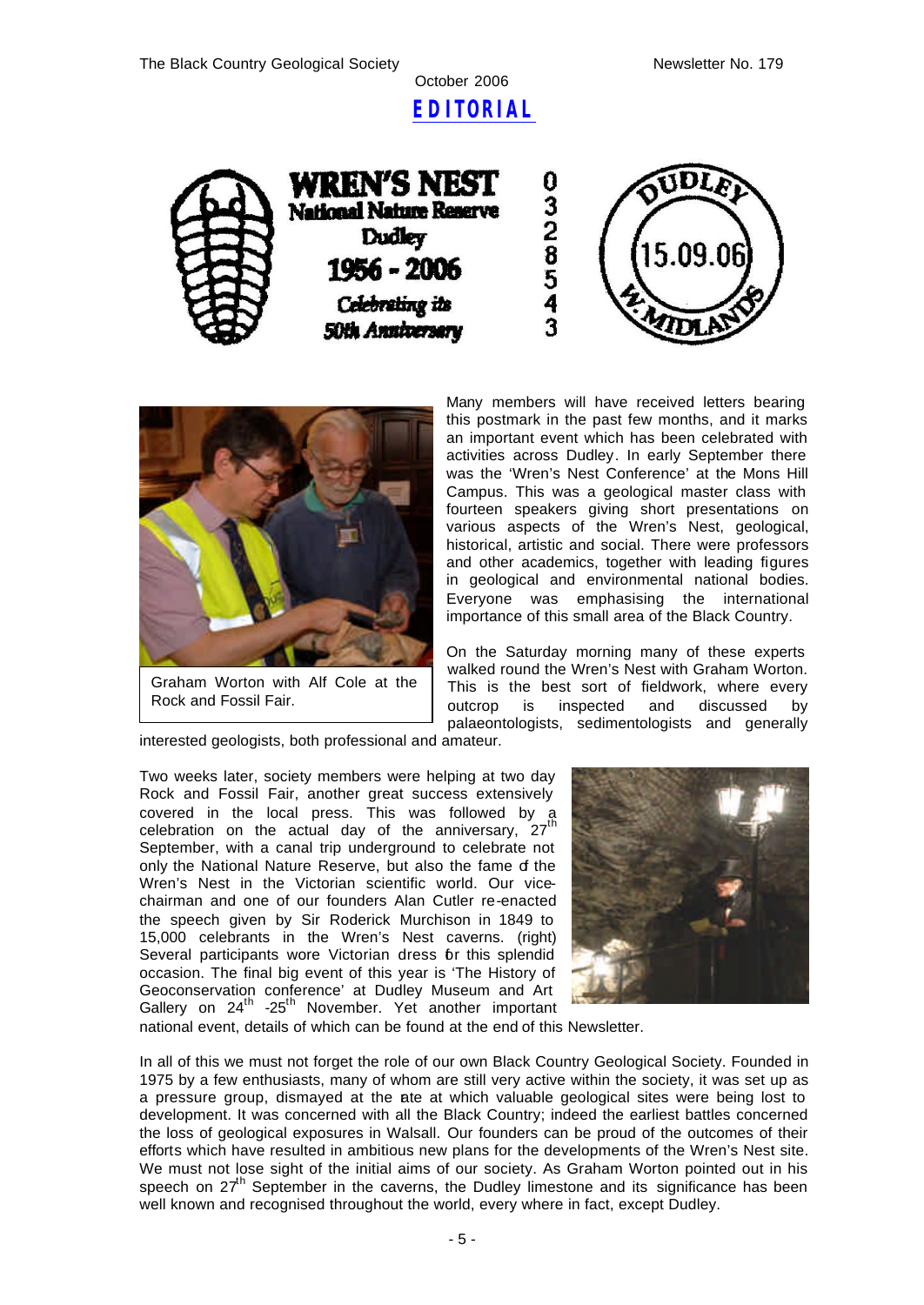Bill Groves

# *MEETINGS REPORTS*

### **MONDAY 25TH SEPTEMBER 2006** *(Indoor meeting)*

### **Mike Fereday: (North Staffordshire Group of the Geologists' Association) "The Geology of the Chaine de Puys, France."**

Mike treated us to a lavishly illustrated lecture on this fascinating area of France. I have always thought that geological maps are works of art and some can be inspirational. Mike brought some extremely beautiful maps of this region and illustrated his talk with an abundance of overhead transparencies. The Massif Central, despite its name is not in the centre of France. It is in fact more or less in the middle of the southern half of the country. It contains the highest land outside the Pyrenees to the south and the Alps to the east. Puy de Dome at 4806 feet lies just to the west of Clermont Ferrand where most French tyres are manufactured. Mont Dore at 6188 feet is a little further south and is the highest peak.

This area of the Massif Central is the Auvergne; the volcanic area is in Puy de Dome and Cantal Departments. In between are the two high volcanic plateaux of Artense and Cezallier. The Cantal is the oldest volcanic area which last erupted some 2mybp. The Chaine des Puys is a north-south chain of extinct cinder cones, domes, protrusions, maars and lava flows. The land is elevated in the form of a horst with the faulting to the east producing a steep slope which is bordered by the northwards flowing River Allier. The whole chain extends some 40 kms, with Quaternary sediments on either side. Mont Dome first erupted 3 mybp, Puy de Chanat 90,000 ybp, Puy de Lemptegy 30,000 ybp and Puy de Pariou 8-9,000ybp. The eruptions were both Strombolian and Pelean. The Puy de Dome erupted in three stages. Viscous lava emissions followed by a spine similar to the Mont Pelé eruption in 1902 on Martinique, which killed 28,000 people mainly due to pyroclastic flows. Where the extensive scoria deposits oxidised at over 600C, they turned red in colour. Where oxidation did not occur they remained black.

Both the Puy de la Vache and the Puy de la Lassola exhibit breached cones where lava flows issued forth. The Puy Pariou has a trachyte plug, and the Grand Sarcou a highly viscous onion shaped trachyte plug. The scoria/ash is being quarried for gritting purposes in winter and is used in construction.

The French have developed the tourist and educational potential of this area where the argument between the *plutonists* and the *neptunists* was settled in favour of the former. This takes the form of "The Auvergne Volcanoes National Park." Vulcania is a series of educational exhibits with simulated eruptions and earthquakes amongst many other delights. Our speaker, Mike Fereday (photo below, pointing out a feature on one of his maps) spoke of his willingness to help us organise a trip to the Park as he was familiar with the region having been there several times.



A discussion concerning the cause of the vulcanism then followed. It was generally understood that the continuing formation of the Alpine Fold Mountains as the African Plate continued its movement northwards at 1-2cms per year, combined with the stretching/distension of regions as Europe gets further away from N. America had given rise to north-south faulting, with a series of *graben like structures* such as the Rhine rift valley, with some vulcanism as witnessed by the Kaiserstuhl and Vogelsburg, the North Sea graben together with some *horst*s,

associated with uplift and fracturing, such as the Auvergne region. The Eiffel region west of the Rhine between Bonn and Coblenz is another recent volcanism dating back to about 11,000 ybp when the *ring crater or maar* called the Laacher See was formed. The Alpine orogenesis has not yet finished having started some 50 million year ago in the Jurassic period. In fact the volcanism under consideration may not yet be finished as it has a history going back some 2mya, and the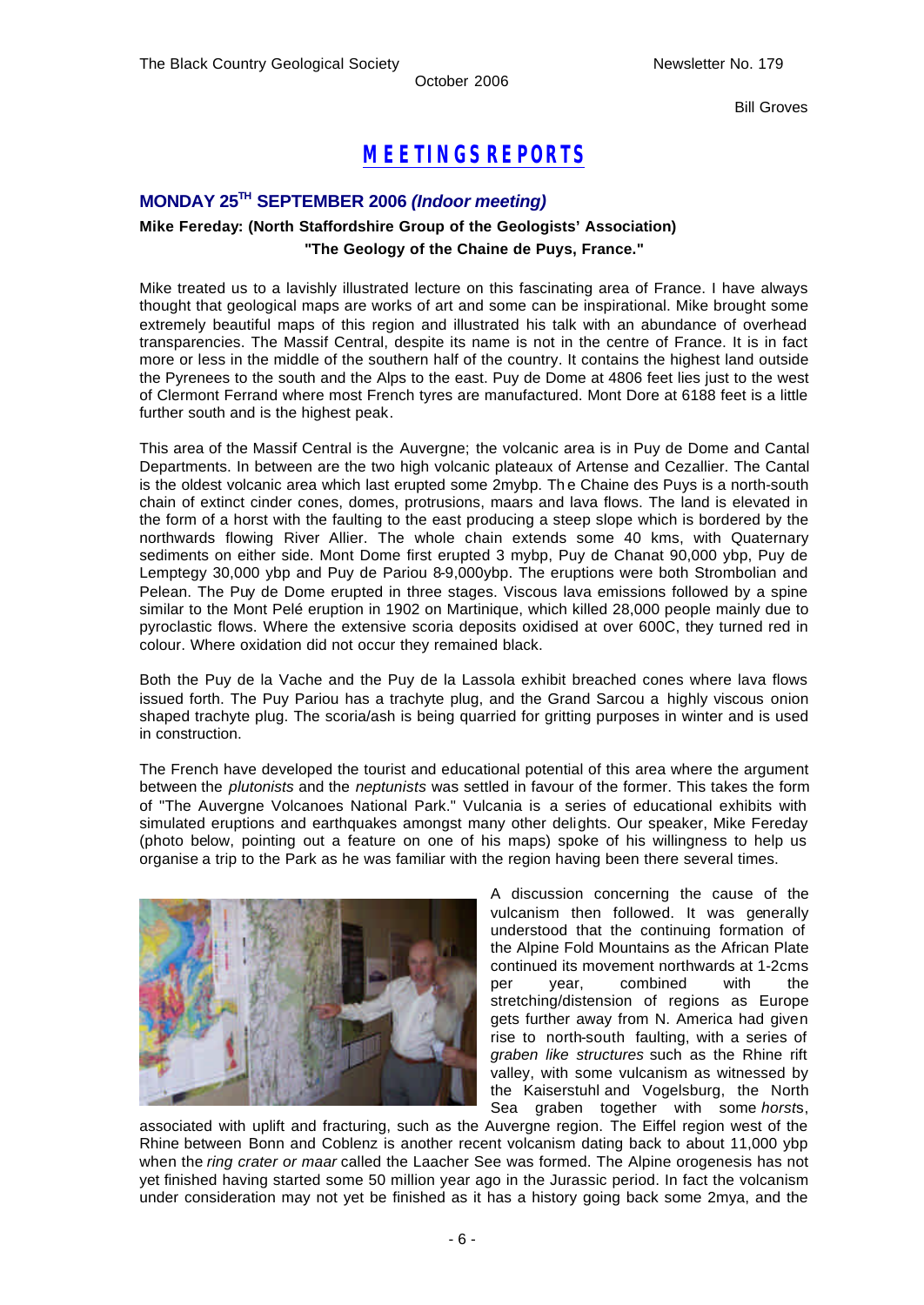most recent outbursts being only about 7,000 years ago. It is likely that there have been lengthy periods of dormancy longer than the 7,000 years which have elapsed to date.

Vulcania is situated in Saint -Ours - les Roches, 15 kms west of Clermont Ferrand, it is the European Park of volcanism and covers an area of 15 hectares. It is built largely underground to a depth of 20m in a 130m lava flow. It is an interactive and recreational theme park for volcanoes. It has a stratigraphic cross-Section, and from the surface downwards there are light coloured ashes cementing blocks of stone, from a pyroclastic flow emanating from Puy Chopine, about 9,500 ybp. Under this is a scoria fall-out from the explosion in the Puy de Come 16,000 ybp. All this lies on deposits from the Puy de Lemptegy dating back 30,000 ybp consisting of trachyandesite.

The Crater is 38m deep and shows the succession of layers deposited by the same volcano. Two enormous lava flows can be seen separated by a loose scoria volcanic deposit. All the materials have fractures in them formed when the lava cooled. The biggest of them is 50 cms wide and goes in at least 10 m. Faint rumblings and fumes escape from time to time. The meeting thanked Mike for his excellent presentation.

Gordon Hensman

# *FROM OUR MEMBERS*

### *From Peter Twigg: Erratic Boulder on the Clent Hills*



At the gateway to Calcot Farm on the south side of the Clent Hills, prominently seen to the west of the M5 near junction 3, sits a large boulder (photo 1 left). A plaque by it describes it as a glacial erratic from the Arenig Mountains of North Wales. This rests on the Triassic Kidderminster Formation (formerly the Bunter Pebble Beds) just a short distance from the contact with the Permian Clent Breccia. It is at an altitude of about 220 metres and only about 8 miles from the centre of Birmingham.

On closer examination (photo 2 below) it appears to be made from pyroclastic conglomerate. This structure appears to be consistent with the description in the BRG Survey of many of the North Wales Mountains, including the Arenigs, which were the result of volcanic outbursts during the Ordovician period. The volcanoes, partly submarine, were mainly

localised as vent-outbursts in

independent centres in different parts of the area, and they were active during different, but sometimes overlapping, intervals of time.

Surprisingly this erratic is not mentioned in Memoirs for the local area; Sheet 167 – Dudley & Bridgnorth, even though others at significantly lower elevations are described.

#### *Letter from Bob Bucki:* **In Defence of Geology.**

The last edition of the newsletter contained a letter from Gordon Hensman regarding global warming that appeared at face value to dissociate geological processes from climate systems. As a baited hook from a meteorologist to evoke a response it deserves a little 'bite'. That article as a description of the effects of solar radiation on the atmosphere and related temperature changes was very interesting, but to ignore the role of planetary geology and a good proportion of the Carbon Cycle as irrelevant to global warming cannot be ignored.

The planet is best considered as a 'Whole Earth System' comprised as a number of sub systems, all interlinked of which the atmosphere is but one part. If you fancy a bedtime read around this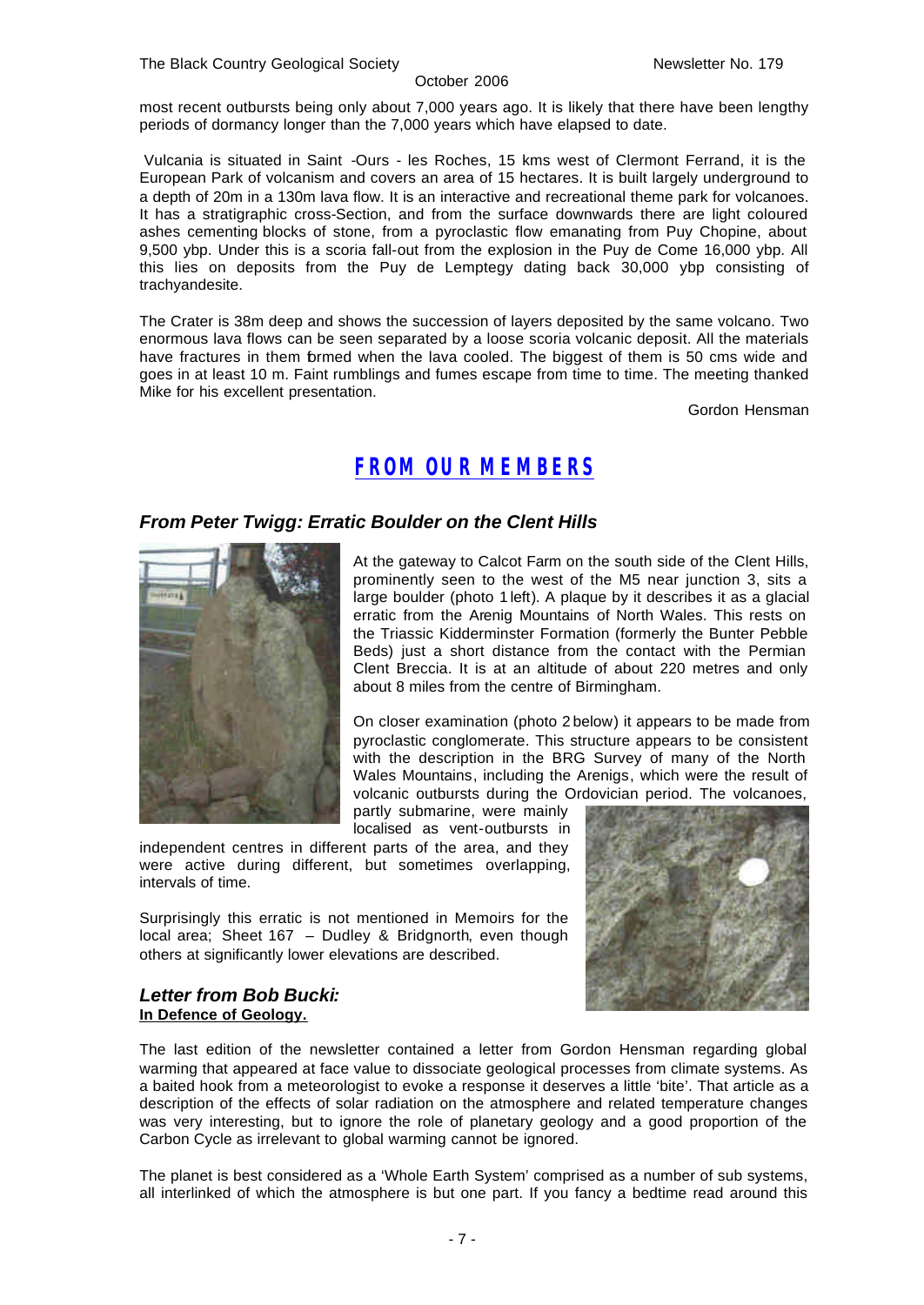subject a model for this system can be found in 'Understanding Earth' by Press, Seiver, Grotzinger and Jordan which is reproduced in a simplified form below:

| Atmosphere    | Climate System        |
|---------------|-----------------------|
| Hydrosphere   |                       |
| Lithosphere   | Plate Tectonic System |
| Asthenosphere |                       |
| Deep mantle   |                       |
| Outer core    | Geo-Dynamo System     |
| Inner core    |                       |

The Climate and Plate Tectonic Systems interact extensively with each other and matter and energy can interchange extensively between the 'spheres'.

The statement that the only link between atmospheric Carbon Dioxide, Global Warming and Geology is the burning of fossil fuels and soil interchange is therefore erroneous as it ignores Oceanic Carbon reservoir. For

the purposes of illustrating this point we can consider just one very much simplified Carbon pathway. Atmospheric Carbon Dioxide can dissolve in rainwater to produce a weak solution of Carbonic Acid. This will in the process of weathering attack minerals such as Feldspar and one of the products is the Bicarbonate ion 2HCO<sub>3</sub> that remains in aqueous solution in groundwater. This will eventually reach the ocean via rivers and form part of the oceanic reservoir where it can react with dissolved calcium Ca2<sup>+</sup> ions to form Carbonic Acid  $H_2CO_3$  and Calcite CaCO<sub>3</sub> that then precipitates out to form Carbonate sediments on the seafloor. These sediments will eventually become lithified and may in time be lifted above sea level to become eroded and release their Carbon back into the atmosphere. Alternatively they may be subducted at a destructive tectonic plate margin where they will be subjected to metamorphic processes and the Carbon released as a Carbon Dioxide gas seepage, or dissolved in hydrothermal fluids or vented from magma chambers through volcanic eruptions. It can be seen then that this part of the Carbon Cycle does have a longer term geological component.

The Carbon Cycle as an open environmental system should normally be in a 'steady state' where the amount of material entering the atmosphere is balanced by the amount leaving. The current global warming is now accepted by most scientists as being induced by human activity but is not an exclusive event. Global warming events have occurred in the past when viewed on a geological time scale, long before humans had evolved. What is different now is the rate of acceleration of temperature change and that is widely accepted as being linked to the burning of fossil fuels and other human related impacts such as deforestation and land use changes. We as humans have imbalanced the flux rates between atmospheric Carbon Dioxide and the Carbon storage reservoirs and continue to do so at an increasing rate. We are in effect preventing the Earth System from repairing or reversing the damage by simply overwhelming it with colossal amounts of Greenhouse gases.

Some researchers believe that past global warming events may in part have contributed to some of the mass extinction events, but that is another discussion for another time perhaps! Maybe some of our readers would like to contribute a short article on this subject for the next edition of the newsletter. It is your Society and your newsletter so please feel free to send us your letters.

Bob Bucki



# *BLACK COUNTRY FOSSILS*

#### **Calymene blumenbachi**

Professor Richard Fortey is the current chairman of the Geological Society of London, which celebrates its bicentenary in 2007, and has fond memories of the Wrens Nest from childhood. He gave a short talk to the  $50<sup>th</sup>$  anniversary conference explaining why the Wrens Nest is not only a holy ground for palaeontologists, but also the centre of the palaeontological universe and at the top of the list of important geological nature reserves.

Over 600 species of fossil been found on the Wrens Nest of which around 200 species are type locality fossils – that is they were identified here first. It was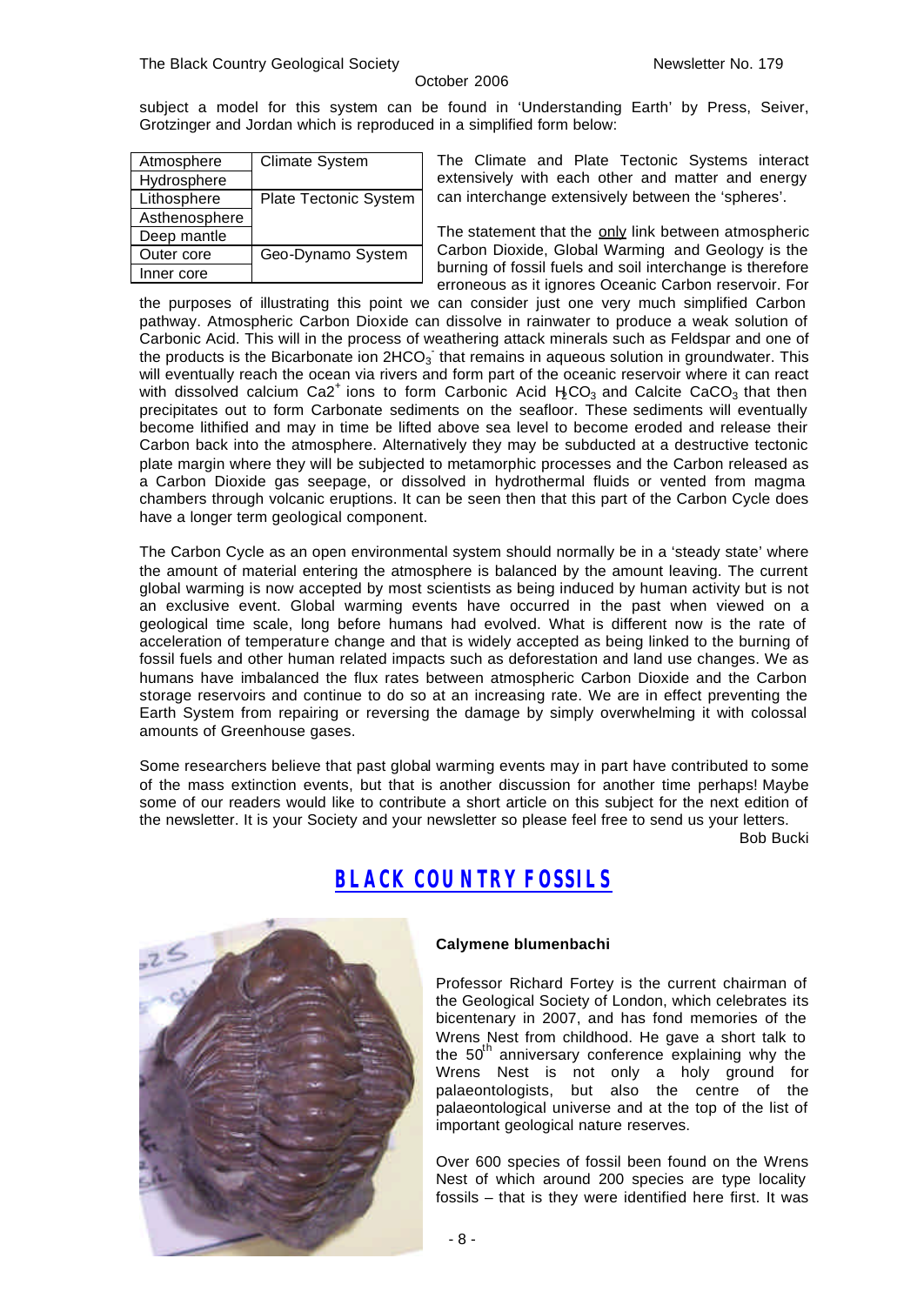from here that Sir Roderick Murchison using the fossils of Dudley created the Silurian system and gave lectures within the caverns beneath Wrens Nest.

The symbol of Dudley, which appears on the towns' coat of arms, is a type species of Trilobite called *Calymene blumenbachi Brongniart*, more commonly known by locals as the 'Dudley Locust' or 'Dudley Bug'. Professor Fortey went on to explain how the name of *Calymene* embodies geological history since it is named after two nineteenth century scientific pioneers Professor Johann Friedrich Blumenbach and Alexandre Brongniart. Professor Blumenbach was a pioneer of fossil illustration, whose 18<sup>th</sup> century 'Standard Handbook of Natural History' contains sketches of *Calymene*. Alexandra Brongniart wrote a paper in 1822 recognising that not only were trilobites crustaceans but that Calymene was found in Dudley and consequently named it after Professor Blumenbach.

Andy Harrison

# *NOW FANCY THAT*

It is not often that you find a good geological story in the satirical magazine *PRIVATE EYE,* however they recently commented on the dire water shortage on the island of Jersey. In the 1980s the States (Jersey's parliament) commissioned the BGS to report on the islands water resources. They found that much of the water was polluted by nitrates and pesticides and the bedrock of mostly granite and shale did not contain an aquifer of any size. The situation is potentially dire.

However, a local water diviner, claimed that there was water at considerable depth, in an aquifer that flows in from France, taking a day to reach Jersey. The BGS says that the water being extracted at the moment is not recent, but 57,000 years old. The States decided to believe the local man who was asked to locate two promising sites where drilling would find this deep underground source. This decision was ridiculed by the magazine as another example of science being overruled by local knowledge with very little evidence.

An amusing story but in the next edition of Private Eye there is a letter from Jersey complaining that their island is has been 'persistently plagued' by so-called experts when time and time again the local man has been proved right. The writer is confident that this water that comes from Normandy a mere 12 miles away will be found, and will solve the current shortage. Water divining is one of those very ancient practices which many people believe works, and is just not understood by hydrogeologists. We can wait for the results of the drilling with interest.

Bill Groves

# *GEOBABBLE*

*Wren's Nest* is an odd term for a place. When trying to explain its origin there have been many explanations. Perhaps it was an area where a great number of Wrens were found to nest and so the local people coined the name. More likely is the structure of the hill. The steeply dipping limbs of Much Wenlock Limestone in an anticlinal structure have beneath them the less resistant Coalbrookdale Formation (Wenlock Shale). This is exposed in the centre of the Wren's Nest at a slightly lower level than the surrounding limestone ridge and so has the illusion of being nest shaped, hence the name.

This is all very interesting but of course complete nonsense, At the Wren's Nest Conference the Borough archaeologist, John Hemmingway, explained that the area was called *'Wrosne'* an Anglo-Saxon word meaning 'the link' or 'watershed ridge'. Mesolithic blades have been found in the area, and later, in Norman times it became part of Old Park hunting ground. It is easy to see how Wrosne could be passed down through generations to become Wren's Nest.

Bill Groves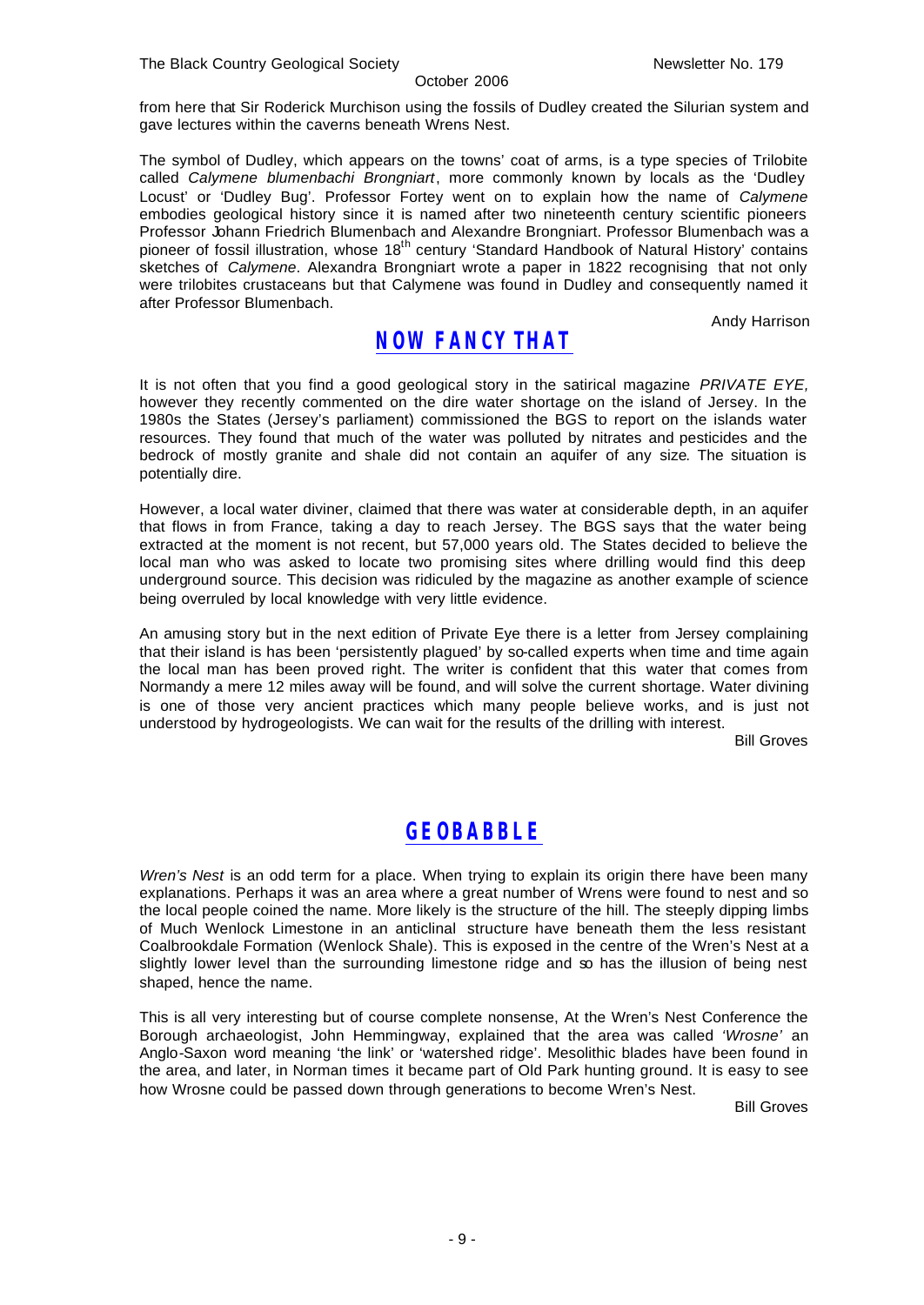# *CONTACT US*

October 2006

As ever we would love to hear your news and views, particularly for the new *'from our members'* spot, so please put pen to paper or fingers to keyboard and give us your thoughts. We are often able to print photographs that are sent by email or colour print. Notices that appear in this Newsletter will remain in future editions until the date of the related meeting or event has passed. In order to include material in the October Newsletter, please send or give it to one of the Editorial Team by *Monday 4 th December 2006*

| EDITORIAL TEAM                                                                                      |                                                                                                                                                         |                                                                                                                                                              |  |
|-----------------------------------------------------------------------------------------------------|---------------------------------------------------------------------------------------------------------------------------------------------------------|--------------------------------------------------------------------------------------------------------------------------------------------------------------|--|
| Hon. Secretary.<br>Sarah Worton<br>158 Oakham Road<br>Oldbury<br><b>B69 1QQ</b><br>Tel 01384 235946 | Graham Worton<br>Dudley Museum and Art Gallery<br>1 St James' Road<br>Dudley<br>DY1 1HU<br>Tel 01384 815574<br>Or email:<br>graham.worton@dudley.gov.uk | <b>Bill Groves</b><br>23 Churchward Grove<br>Wombourne<br>Wolverhampton<br>WV5 9HB<br>Or email:<br>bill.groves@dudley.gov.uk<br>billgroves300@btinternet.com |  |

# **BCGS Website now at www.bcgs.info**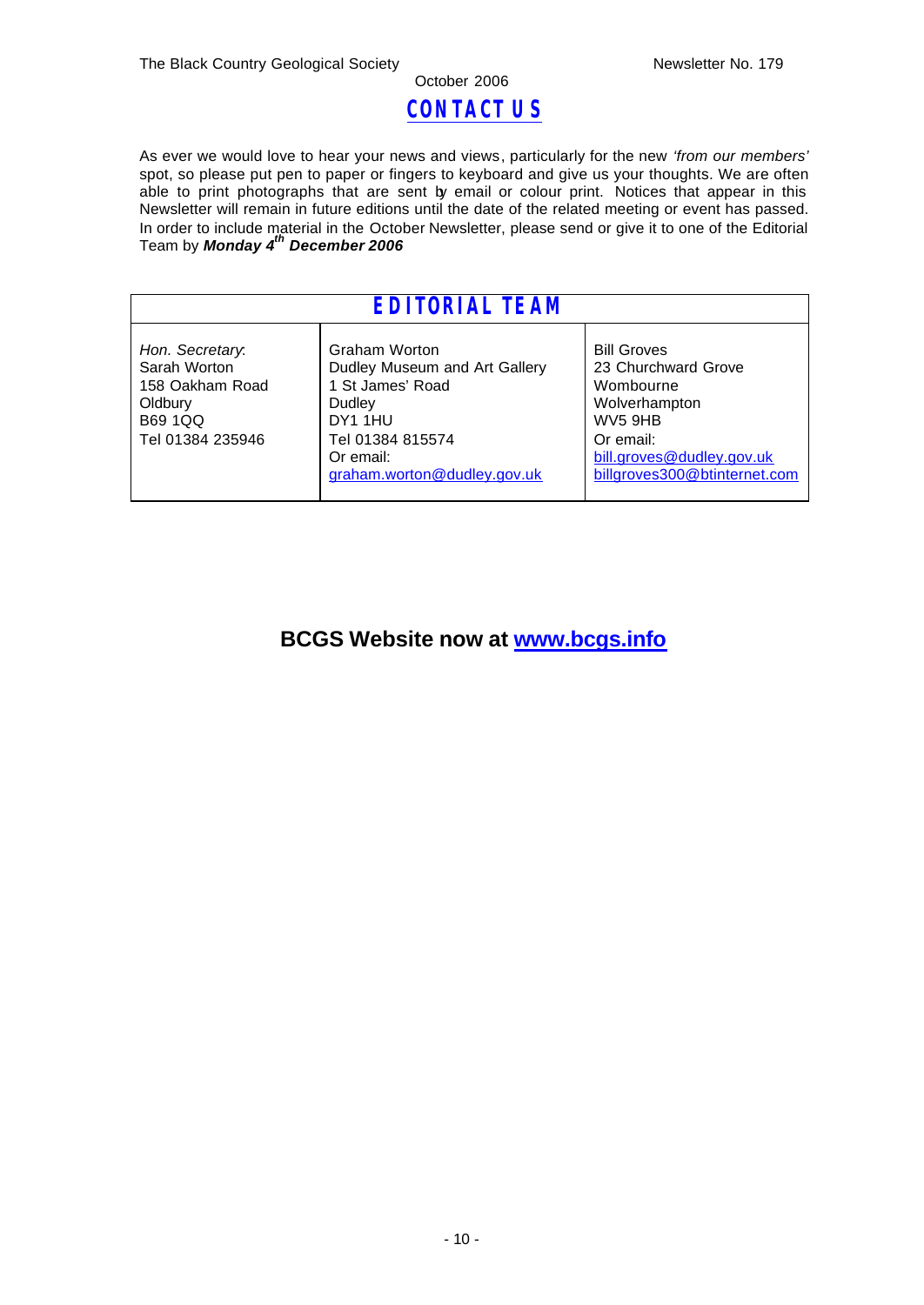# *History of Geology Group English Nature Geoconservation Commission The Black Country Geological Society UKRIGS*

History of Geoconservation Conference 24<sup>th</sup> - 25<sup>th</sup> November 2006 DRAFT Conference Programme

## **Friday 24th November**

09:00 – 09:50 Registration and coffee 09:50 - 10:00 Introduction and Welcome

### **The origin of geoconservation**

- 10:00 The origins of geological conservation Phil Doughty
- 10:30 Geoconservation in the 19<sup>th</sup> century Barry Thomas
- 11:00 History of Geotourism Tom Hose
- 11:30 Geodiversity: the origin and evolution of a paradigm Murray Gray
- 12:00 Buffet lunch

### **Geoconservation in the British Isles**

- 13:00 The role of the voluntary sector in the evolving geoconservation movement – Cynthia Burek
- 13:30 The history of the Geologists' Association involvement in geological conservation - Chris Green
- 14:00 The history of the Geological Conservation Review Neil Ellis
- 14:30 Statutory and legislative milestones Colin Prosser
- 15:00 A historical perspective on local people in geological conservation Graham Worton
- 15:30 Tea

### **Geoconservation on an international scale**

- 16:00 History of Geoparks Cheryl Jones
- 16:30 History of Geoconservation in Europe Lars Erikstad
- 17:30 World Heritage Sites Patrick Boylan

Evening: Brief return to hotel

19:30 Conference dinner in Dudley Caverns (with underground canal boat trip)

# **Saturday 25th November**

AM: Visit to Wren's Nest Buffet lunch at Dudley Museum and Art Gallery PM: Visit to Museum to see geological specimens and art.